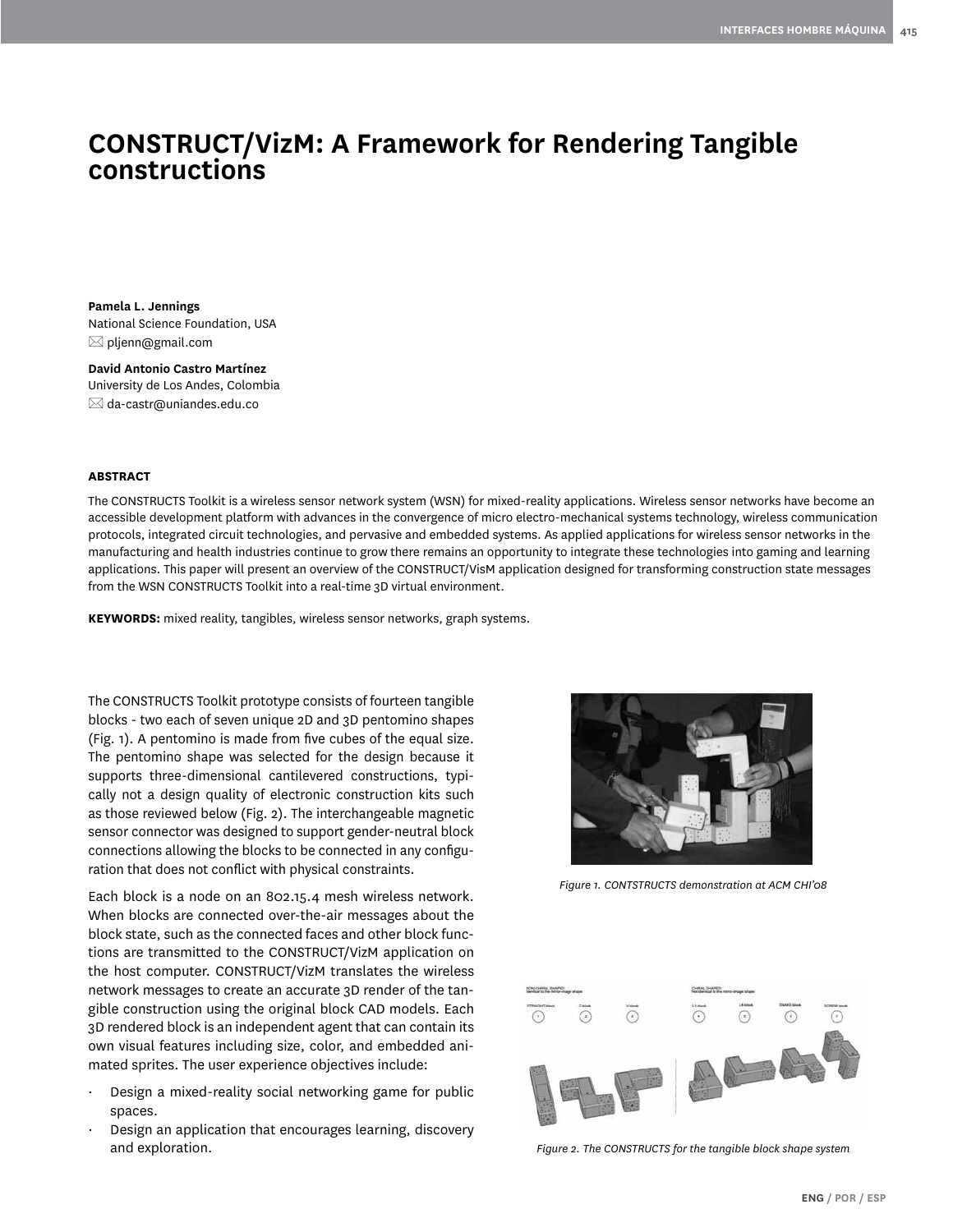· Design an engaging application that attracts a broad demographic of users.

The technical objectives include:

- Develop a WSN toolkit that tracks nodes without device tethering or computer vision.
- Develop a tangible user interface that is updated in realtime in a 3D render.
- Develop a system architecture that is the basis for future WSN development platforms.

The CONSTRUCTS system can manage application domains based on other block shape systems as long as they can be represented geometrically in a grid. CONSTRUCTS toolkit applications align with human centered computing domains of computer supported collaborative play, learning and work (CSCP, CSCL, CSCW). This could include applications for exploring complex systems in science, art and humanities, as well as applications for disciplines that use prototypes for iterative design, such as architecture, design, and engineering.

#### **Related Work**

The CONSTRUCTS is part of a lineage of projects based on the early work of architect Jonathon Frazer's *Universal Constructor* generative system. (Frazer, 1995) The projects influenced from Frazer's work tend to fall into one or more of the following categories:

- · Information navigation interfaces.
- · Audio/visual feedback interfaces.
- Physical model replication interfaces.
- Post-console game interfaces.

Information navigation interfaces include experimental prototypes such as Navigation Blocks, a tethered singleton block used to navigate information (Camarata, 2001), and Media Blocks, tangibles used as phicons for navigating information (Ullmer, Ishii & Glas, 1998). The Triangles project is a set of identical flat plastic triangles that can be used to arrange media elements to reveal a screen-based narrative (Gorbet & Orth, 1997). The Strata ICC project uses transparent physical tile layers to illustrate building energy consumption. (Ullmer et al., 2001).

Audio/video feedback interfaces respond with light, sound, or color mapped onto a visual representation of the tangible units. BlockJam is a set of twenty-five half-cubed blocks that can be arranged to compose musical phrases (Newton-Dunn et al., 2000). Peano Cubes are a set of cuboid blocks whose physical construction is replicated on screen. The screen interface provides tools that can be used to change the LED color patterns inside the tangible cubes (Heaton, 2000). Instant City is a collaborative generative sound game. The rectangular blocks are made of semi-clear plexiglas. The sounds are triggered in the host computer system based upon the quantity of light passing through to photo sensors (Hauert & Reichmuth, 2003).

Physical model replication interfaces employ either complex algorithms that search for predetermined shape patterns. Or employ sensor schemes to deduct the tangible configuration based on the sensor data and understood tangible design constraints. ActiveCubes can recognize a few basic symbols such as a shape that references a toy airplane that is overlay as an image in the screen interface (Watanabe et al., 2004). Recent projects in this domain explore the development of children's toys. (Weller, Do & Gross, 2009). Recognizing a shape in a tangible construction can be an intractable problem. The MERL project uses a huge amount of computing power to analyze a complex shape like a block castle. It required fifty-three minutes to crunch data for a set of five-hundred and sixty blocks (Anderson et al., 2000).

Post-console computer game interfaces eliminate dependancy on a screen interface and embed all system feedback into the tangible device. Siftables™, a derivative of Block Jam, are individual half-cubed devices that act in concert as a single interface (Merrill, Kalanithi & Paes, 2007). Cublettes™, a derivative of the ActiveCube project, is equipped with both input sensors and output actuators to form a self-describing system for a children's robotics construction kit (Schweikardt & Gross, 2006). The Lumino project explores methods for vertical stacking of tangible objects on a horizontal touch-surface. Lumino blocks are passive devices packed with glass fibers and two bit opacity pattern filters that allow light to pass through the object. Lumino blocks are limited to two-level stacking (Baudisch, Becker & Rudeck, 2010).

#### **CONSTRUCT/VizM Framework**

CONSTRUCT/VizM is a Java3D application responsible for transforming the wireless device messages into data structures that can be used to render a real-time replication of the tangible construction as blocks are added and removed. The CONSTRUCT/VizM framework has five layers (user interface, application engine, network management, device management and communication, device firmware) (Fig. 3). The device firmware layer represents the device 802.15.4 firmware. The protocol used is a proprietary full mesh network. The device firmware relays the device state changes as they occur using a lightweight protocol. The *device management and communication* layer represents the serial interface between network devices and the host computer. The *network management* layer translates the raw byte data for *application engine*  and *user interface* layer interpretation. The Network Management layer is developed on the agent kernel for Java™ Open Source Web Server Framework. Agent Kernel™ is an external java console that provides access to functional components of the application. For example, the lighting options in the 3D environment can be adjusted by turning the lighting agents on/ off in the console.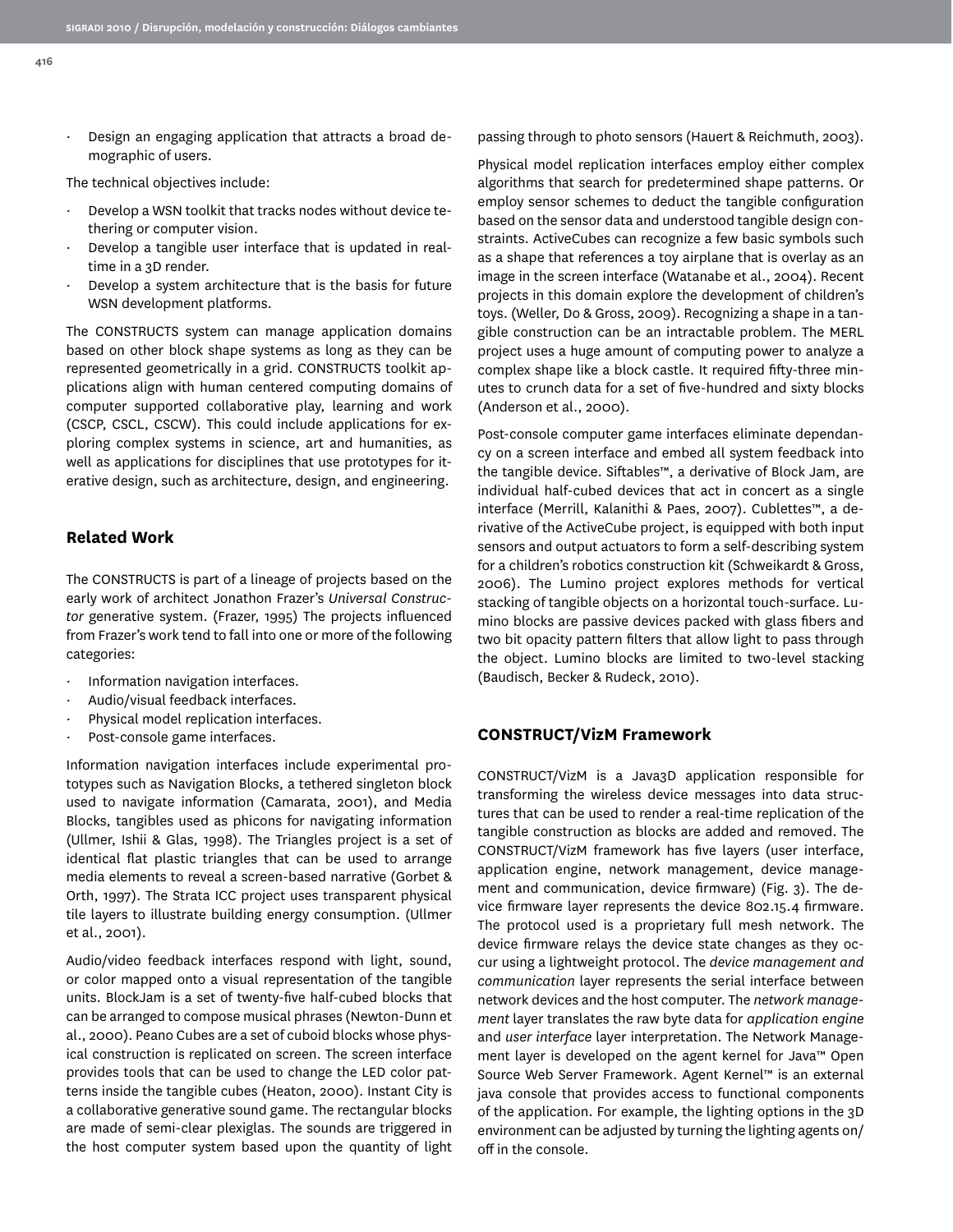The *application engine* layer converts the raw device network data into data structures used to build and traverse the application virtual render. It includes an end-user *application API*  that decouples and hides the "under-the-hood" mechanics of the translation logic from application development. The application engine layer consists of four components - *network management, user interface*, and *translation logic* described elsewhere in this paper and *data management*, a series of high level block shape descriptions files. *Visualization clients* are end-user applications.

### **The Cubical Grid**

The CONSTRUCTS tangible blocks can support an intractable number of possible connections. The *cubical grid* is a method used to analyze the configuration data and transform it into a manageable data structure. By doing this, it provides a robust scaffold for debugging the block transforms and identifying paths between block units.

The *cubical grid* partitions the space into a three-dimensional matrix of cube atoms. The cubical grid rotation rules is a generalizable algorithm that can be applied to all block connection patterns. Therefore, there is no block pattern hard-coding in the application. There are several rotation steps involved in the process of positioning blocks. The initial rotations are determined by the tri-axial accelerometer data from the tangible block and a data file. When a connection is detected the new block is positioned accordingly. If it is the first block read into a new construction, it is positioned on its center. Other attributes that are considered in the cubical grid system are face direction, block type, connected face and connection rotation. A color overlay of the cubical grid can be turned on/off in the user interface GUI.

Fig. 4 presents the process for translating physical events into the cubical grid. Image (a) represents a tangible block. Image; (b) shows the pentomino division of the block. Image (c) shows the end cube units for connecting. Image (d) shows the cubical grid debug overlay turned on show the block face mapping (Fig. 4).

The Java Universal Network/Graph (JUNG) framework nondirected sparse multi-graph data structure describes the connections between the tangible blocks. A non-directed graph is used to correlate to the gender-neutral connectors featured on the tangible devices and outputs block construction pairs to be rendered in CONSTRUCT/VizM. JUNG also provides a set of libraries for visualizing graph representations. We have incorporated those libraries in the GUI debug window and find it particularly useful to debug complex connection types. For example, blocks can be connected together on both ends - a "serpentine connection". A singular block can be connected to a larger construction on both ends creating a structural feedback loop. And a block can be connected to several blocks simultaneously on both ends. It is our goal to exploit the advanced features of the JUNG framework to identify and render multiple simultaneous constructions, as well as to integrate the graph search algorithms for pattern recognition in future applications.

The *user interface layer* back-end was built as an 'observer' and 'controller' for managing over-the-air messages. This debug window replaces most debugging functions of the Agent Kernel™ described above. There are four tabbed areas in the debug window. The *application tab* controls features such as the cubical grid overlay and wireless network restart. Other low level network information is also presented such as the network channel. The *device tab* contains controls for communicating directly with the network devices for information about the accelerometer, signal and battery strength, and control of the device actuators. The device tab also controls visual and special effects in the three-dimensional render. The *connections tab* is dedicated to showing the state of the JUNG graph and complexity of the construction connections. Any device in play can be selected to view its state in the overall construction. The *demo module* was designed for debugging and demonstration. Real-time construction sessions can be recorded, saved and replayed.





*Figure 3. CONSTRUCTS Toolkit system architecture Figure 4. CONSTRUCTS construction of a simple loop and diagram showing the cubical grid shape encoding process*